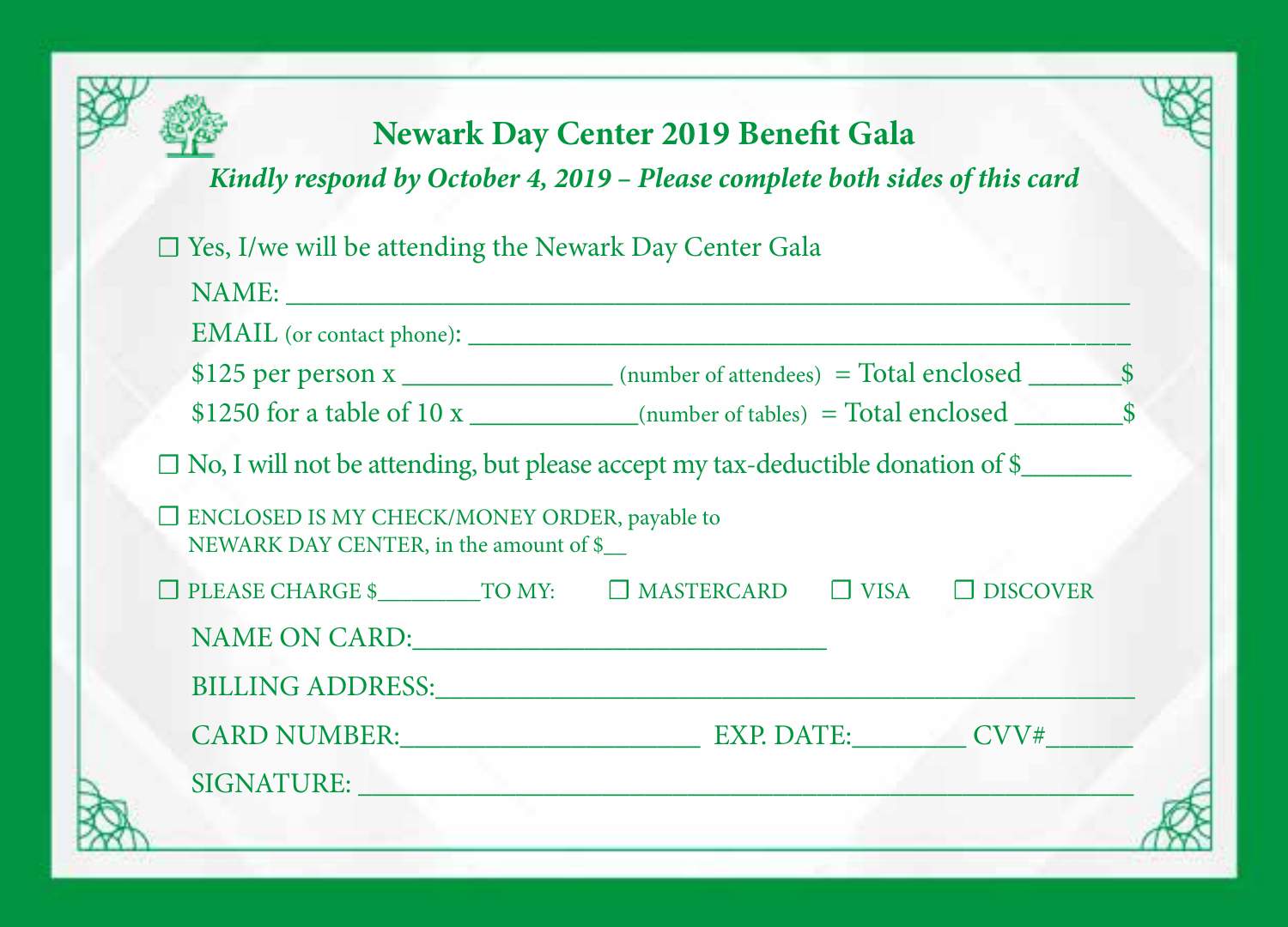Please note: tickets will not be issued. Attendees' names will be held at the door. Please list the names of your attendees below.